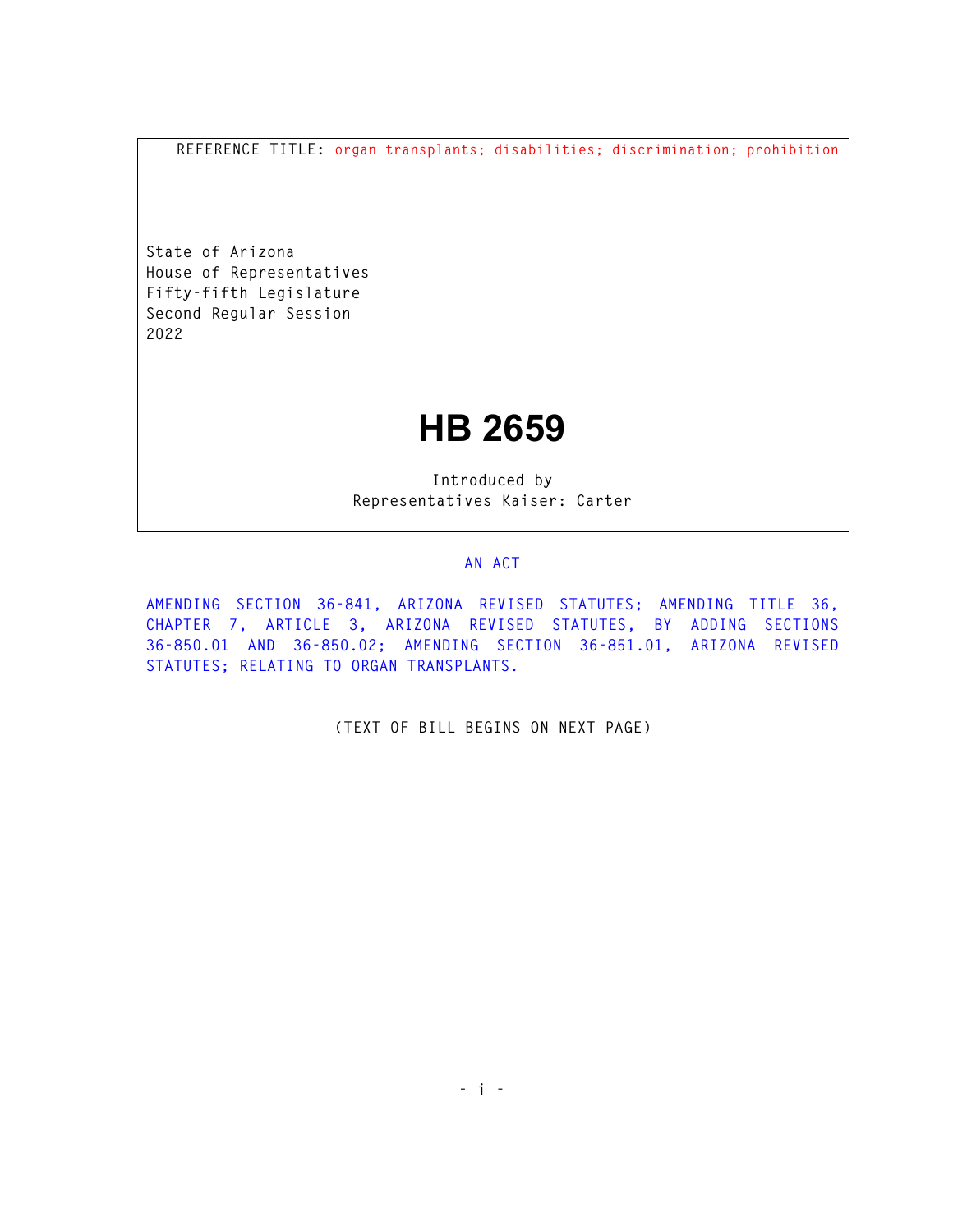**1 Be it enacted by the Legislature of the State of Arizona: 2 Section 1. Section 36-841, Arizona Revised Statutes, is amended to 3 read: 4 36-841. Definitions 5 In this article, unless the context otherwise requires: 6 1. "Adult" means an individual who is at least eighteen years of 7 age. 8 2. "Agent" means an individual who is either: 9 (a) Authorized to make health care decisions on the principal's 10 behalf pursuant to a health care power of attorney. 11 (b) Expressly authorized to make an anatomical gift on the 12 principal's behalf pursuant to any other record signed by the principal. 13 3. "Anatomical gift" means a donation of all or part of a human 14 body to take effect after the donor's death for the purpose of 15 transplantation, therapy, research or education. 16 4. "AUXILIARY AIDS AND SERVICES" MEANS ALL OF THE FOLLOWING: 17 (a) QUALIFIED INTERPRETERS OR OTHER EFFECTIVE METHODS OF MAKING 18 AURALLY DELIVERED MATERIALS AVAILABLE TO INDIVIDUALS WITH A HEARING 19 IMPAIRMENT. 20 (b) QUALIFIED READERS, TAPED TEXTS OR OTHER EFFECTIVE METHODS OF 21 MAKING VISUALLY DELIVERED MATERIALS AVAILABLE TO INDIVIDUALS WITH A VISUAL 22 IMPAIRMENT. 23 (c) INFORMATION IN A FORMAT THAT IS READILY ACCESSIBLE AND 24 UNDERSTANDABLE TO INDIVIDUALS WITH A COGNITIVE, NEUROLOGICAL, 25 DEVELOPMENTAL OR INTELLECTUAL DISABILITY. 26 (d) ACQUISITION OR MODIFICATION OF EQUIPMENT OR DEVICES. 27 (e) SUPPORTED DECISION-MAKING SERVICES. 28 (f) OTHER SERVICES AND ACTIONS SIMILAR TO THOSE DESCRIBED IN 29 SUBDIVISIONS (a), (b), (c), (d) AND (e) OF THIS PARAGRAPH. 30 4. 5. "Decedent" means a deceased individual whose body or part is 31 or may be the source of an anatomical gift. Decedent includes a stillborn 32 infant and, subject to restrictions imposed by any other law, a fetus. 33 6. "DISABILITY" HAS THE SAME MEANING PRESCRIBED IN SECTION 3 OF THE 34 AMERICANS WITH DISABILITIES ACT OF 1990 (P.L. 101-336; 104 STAT. 327; 35 42 UNITED STATES CODE SECTION 12102). 36 5. 7. "Disinterested witness" means a witness other than the 37 spouse, child, parent, sibling, grandchild, grandparent or guardian of the 38 individual who makes, amends, revokes or refuses to make an anatomical 39 gift, or another adult who exhibited special care and concern for the 40 individual. Disinterested witness does not include a person to which an 41 anatomical gift could pass pursuant to section 36-850. 42 6. 8. "Document of gift" means a donor card or other record that 43 is used to make an anatomical gift. Document of gift includes a statement** 

**44 or symbol on a driver license, identification card or donor registry.**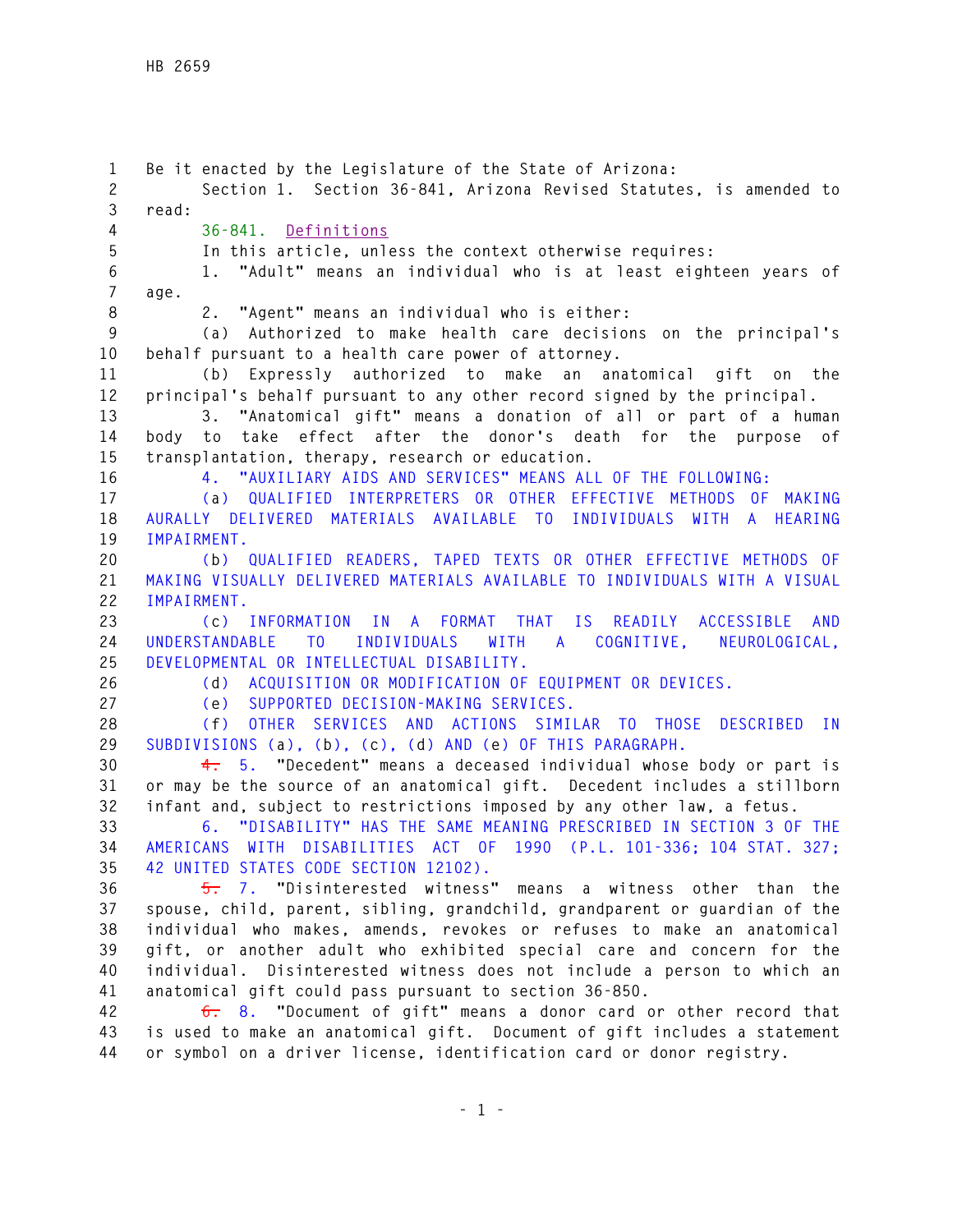**1 7. 9. "Donor" means an individual whose body or part is the 2 subject of an anatomical gift. 3 8. 10. "Donor registry" means a database that contains records of 4 anatomical gifts. 5 9. 11. "Driver license" means a license or permit that is issued 6 pursuant to title 28 to operate a vehicle, whether or not conditions are 7 attached to the license or permit. 8 10. 12. "Eye bank" means a person that is licensed or regulated 9 under federal or state law or is accredited by a nationally recognized 10 accrediting agency to engage in the recovery RECOVERING, screening, 11 testing, processing, storage STORING or distribution of DISTRIBUTING human 12 eyes or portions of human eyes. 13 11. 13. "Guardian" means a person who is appointed by a court to 14 make decisions regarding the support, care, education, health or welfare 15 of an individual. Guardian does not include a guardian ad litem. 16 14. "HEALTH CARE FACILITY": 17 (a) MEANS A FACILITY THAT IS LICENSED, CERTIFIED OR OTHERWISE 18 AUTHORIZED TO PROVIDE HEALTH CARE IN THE ORDINARY COURSE OF BUSINESS. 19 (b) INCLUDES A HOSPITAL, NURSING FACILITY, LABORATORY, INTERMEDIATE 20 CARE FACILITY, MENTAL HEALTH FACILITY, TRANSPLANT CENTER AND ANY OTHER 21 FACILITY FOR INDIVIDUALS WITH INTELLECTUAL OR DEVELOPMENTAL DISABILITIES. 22 15. "HEALTH CARE PROVIDER": 23 (a) MEANS AN INDIVIDUAL OR FACILITY THAT IS LICENSED, CERTIFIED OR 24 OTHERWISE AUTHORIZED TO PROVIDE HEALTH CARE IN THE ORDINARY COURSE OF 25 BUSINESS OR PROFESSIONAL PRACTICE. 26 (b) INCLUDES A PHYSICIAN, HOSPITAL, NURSING FACILITY, LABORATORY, 27 INTERMEDIATE CARE FACILITY, MENTAL HEALTH FACILITY, TRANSPLANT CENTER AND 28 ANY OTHER FACILITY FOR INDIVIDUALS WITH INTELLECTUAL OR DEVELOPMENTAL 29 DISABILITIES. 30 12. 16. "Hospital" means a facility that is licensed as a hospital 31 under the laws of any state or that is operated as a hospital by the 32 United States, a state or a subdivision of a state. 33 13. 17. "Identification card" means a nonoperating identification 34 license that is issued by the motor vehicle division of the department of 35 transportation. 36 14. 18. "Know" means to have actual knowledge. 37 15. 19. "Minor" means an individual who is under eighteen years of 38 age. 39 16. 20. "Nontransplant anatomical donation organization" means a 40 tissue bank or other organization that facilitates nontransplant 41 anatomical donations, including facilitation through referrals, obtaining 42 informed consent or authorization and assessing donor acceptability and 43 through the acquisition, traceability, transporting, preparation, 44 packaging, labeling, storage, release, evaluating intended use, 45 distribution and final disposition of nontransplant anatomical donations.**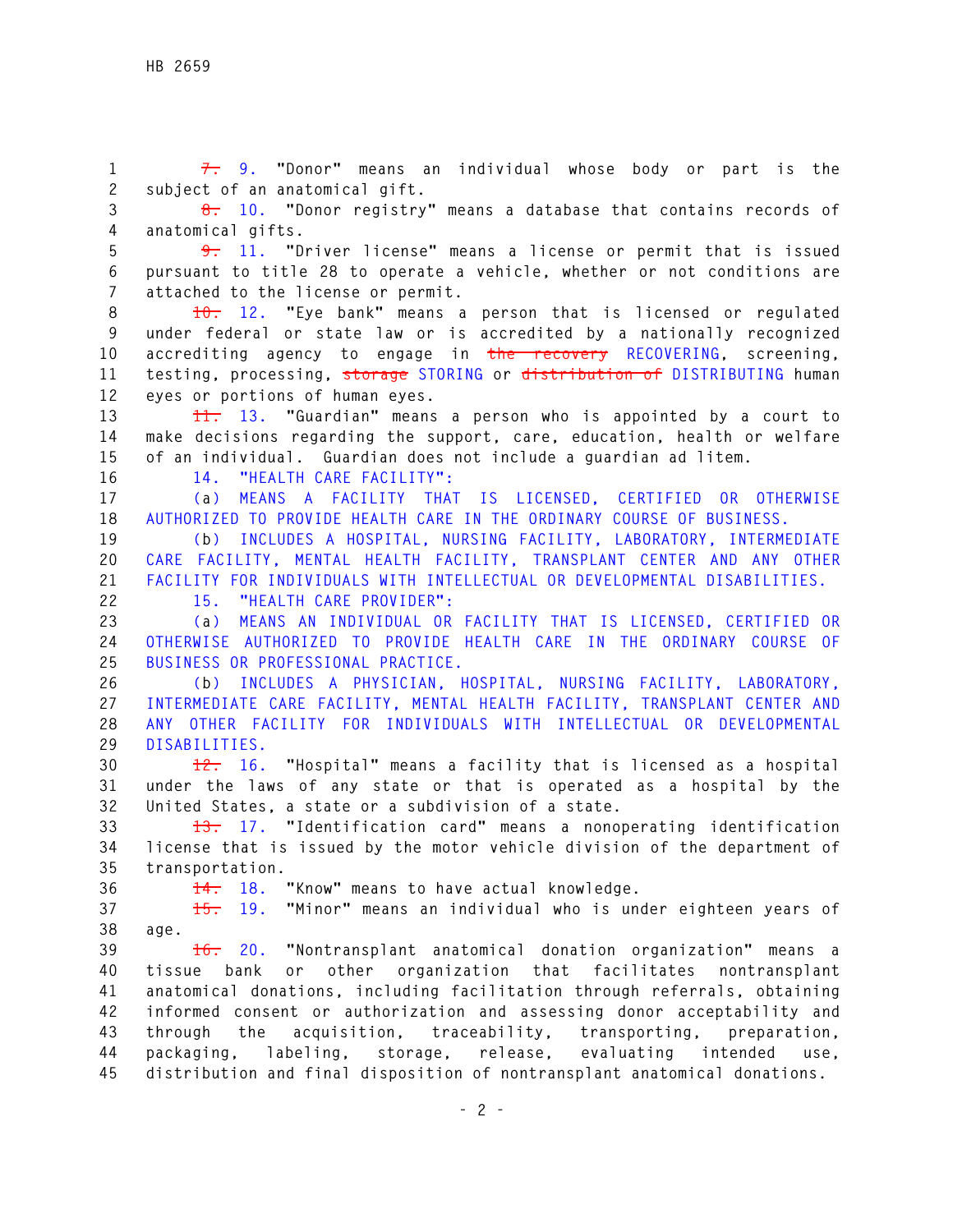**1 17. 21. "Organ procurement organization" means a person that is 2 designated by the secretary of the United States department of health and 3 human services as an organ procurement organization A QUALIFIED ORGAN 4 PROCUREMENT ORGANIZATION UNDER 42 UNITED STATES CODE SECTION 273 THAT IS 5 CURRENTLY CERTIFIED OR RECERTIFIED IN ACCORDANCE WITH THAT FEDERAL LAW. 6 18. 22. "Parent" means a parent whose parental rights have not been 7 terminated. 8 19. 23. "Part" means an organ, eye or tissue of a human being. 9 Part does not include the whole body. 10 20. 24. "Person" means an individual, corporation, business trust, 11 estate, trust, partnership, limited liability company, association, joint 12 venture, public corporation, government or governmental subdivision, 13 agency or instrumentality, or any other legal or commercial entity. 14 21. 25. "Physician" means an individual who is licensed as a 15 physician pursuant to title 32, chapter 13 or 17. 16 22. 26. "Principal" means a person who is the subject of a health 17 care power of attorney. 18 23. 27. "Procurement organization" means any of the following: 19 (a) An organ procurement organization. 20 (b) A tissue bank. 21 (c) An eye bank. 22 (d) A storage facility that is licensed, accredited or approved 23 under federal law or the laws of any state to engage in the recovery, 24 screening, testing, processing or storage of human bodies or parts. 25 (e) A nontransplant anatomical donation organization. 26 24. 28. "Prospective donor" means an individual who is dead or near 27 death and who has been determined by a procurement organization to have a 28 part that could be medically suitable for transplantation, therapy, 29 research or education. Prospective donor does not include an individual 30 who has made a refusal. 31 25. 29. "Reasonably available" means able to be contacted by a 32 procurement organization without undue effort and willing and able to act 33 in a timely manner consistent with existing medical criteria necessary for 34 the making of an anatomical gift. 35 26. 30. "Recipient" means an individual into whose body a 36 decedent's part has been or is intended to be transplanted. 37 27. 31. "Record" means information that is inscribed on a tangible 38 medium or that is stored in an electronic or other medium and is 39 retrievable in perceivable form. 40 28. 32. "Refusal" means a record created pursuant to section 36-846 41 that expressly states an intent to bar other persons from making an 42 anatomical gift of an individual's body or part. 43 29. 33. "Sign", with respect to the present intent to authenticate 44 or adopt a record, means either: 45 (a) To execute or adopt a tangible symbol.**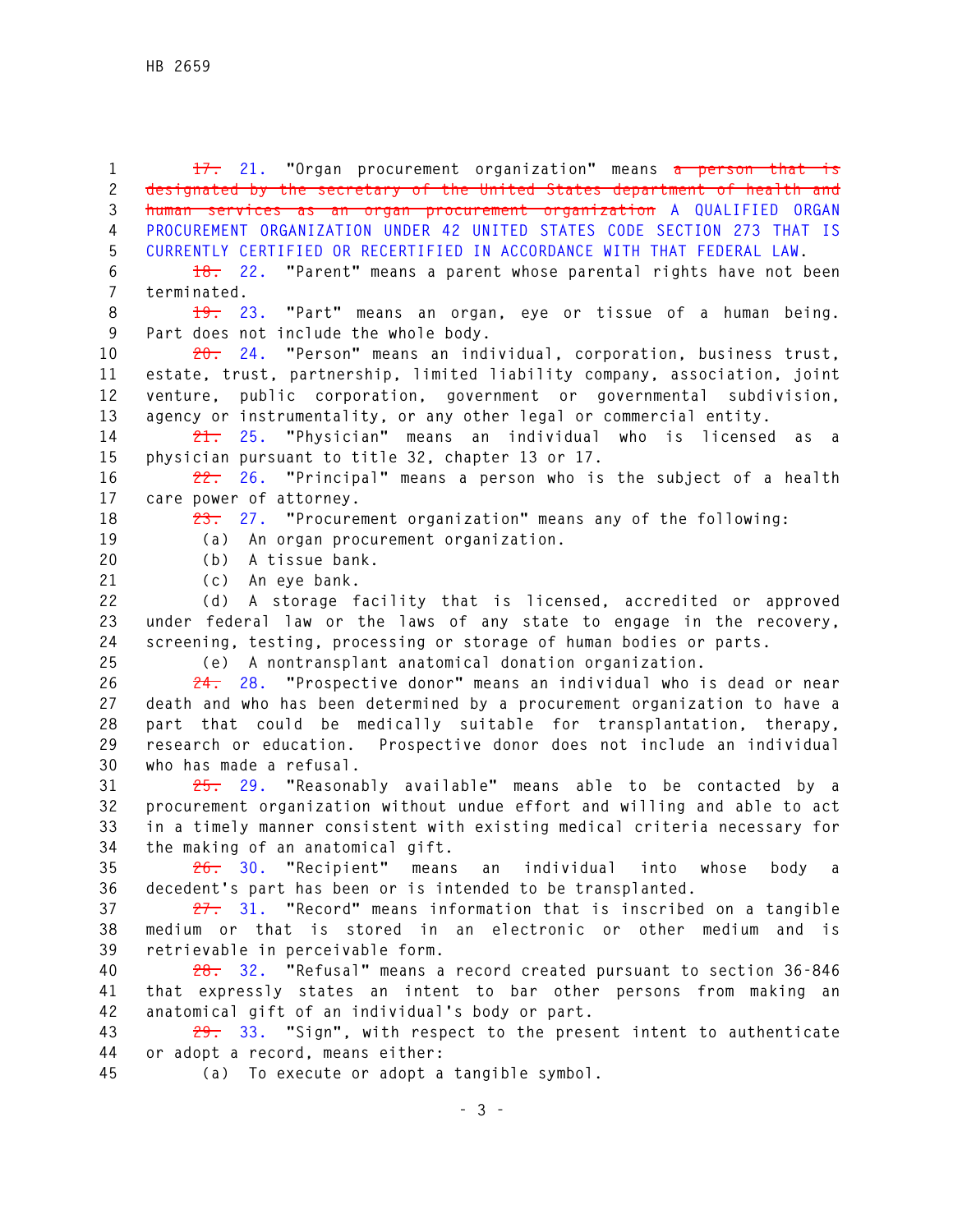**1 (b) To attach to or logically associate with the record an 2 electronic symbol, sound or process.** 

**3 30. 34. "State" means a state of the United States, the District of 4 Columbia, Puerto Rico, the United States Virgin Islands or any territory 5 or insular possession subject to the jurisdiction of the United States.** 

**6 31. 35. "Technician" means an individual who is determined to be 7 qualified to remove or process parts by an appropriate organization that 8 is licensed or regulated under federal or state law or is accredited by a 9 nationally recognized accrediting agency. Technician includes an 10 enucleator.** 

**11 32. 36. "Tissue" means all or a portion of the human body other 12 than blood, an organ or an eye unless the blood, organ or eye is donated 13 for the purpose of research or education.** 

**14 33. 37. "Tissue bank" means a person that is licensed or regulated 15 under federal or state law or is accredited as a tissue bank by a 16 nationally recognized accrediting agency to engage in the recovery, 17 screening, testing, processing, storage or distribution of tissue.** 

**18 34. 38. "Transplant hospital" means a hospital that furnishes organ 19 transplants and other medical and surgical specialty services required for 20 the care of transplant patients.** 

**21 Sec. 2. Title 36, chapter 7, article 3, Arizona Revised Statutes, 22 is amended by adding sections 36-850.01 and 36-850.02, to read:** 

**23 36-850.01. Organ transplant eligibility; individuals with 24 disabilities; discrimination prohibited** 

**25 A. A HEALTH CARE PROVIDER MAY NOT, SOLELY ON THE BASIS OF AN 26 INDIVIDUAL'S DISABILITY, DO ANY OF THE FOLLOWING:** 

**27 1. DETERMINE THAT THE INDIVIDUAL IS INELIGIBLE TO RECEIVE AN ORGAN 28 TRANSPLANT.** 

**29 2. DENY THE INDIVIDUAL MEDICAL OR OTHER SERVICES RELATED TO AN 30 ORGAN TRANSPLANT, INCLUDING EVALUATION, SURGERY, COUNSELING AND 31 POSTOPERATIVE TREATMENT.** 

**32 3. REFUSE TO REFER THE INDIVIDUAL TO A TRANSPLANT HOSPITAL OR OTHER 33 RELATED SPECIALIST FOR EVALUATION OR RECEIPT OF AN ORGAN TRANSPLANT.** 

**34 4. REFUSE TO PLACE THE INDIVIDUAL ON AN ORGAN TRANSPLANT WAITING 35 LIST OR PLACE THE INDIVIDUAL AT A POSITION LOWER IN PRIORITY ON THE LIST 36 THAN THE POSITION THE INDIVIDUAL WOULD BE PLACED IF NOT FOR THE 37 INDIVIDUAL'S DISABILITY.** 

**38 5. DECLINE INSURANCE COVERAGE FOR THE INDIVIDUAL FOR ANY PROCEDURE 39 ASSOCIATED WITH THE RECEIPT OF AN ORGAN TRANSPLANT OR FOR RELATED SERVICES 40 IF THE PROCEDURE OR SERVICES WOULD BE COVERED UNDER SUCH INSURANCE FOR THE 41 INDIVIDUAL IF NOT FOR THE INDIVIDUAL'S DISABILITY.** 

**42 B. NOTWITHSTANDING SUBSECTION A OF THIS SECTION, A HEALTH CARE 43 PROVIDER MAY CONSIDER AN INDIVIDUAL'S DISABILITY WHEN MAKING A TREATMENT 44 RECOMMENDATION OR DECISION SOLELY TO THE EXTENT THAT A PHYSICIAN, 45 FOLLOWING AN INDIVIDUALIZED EVALUATION OF THE POTENTIAL TRANSPLANT**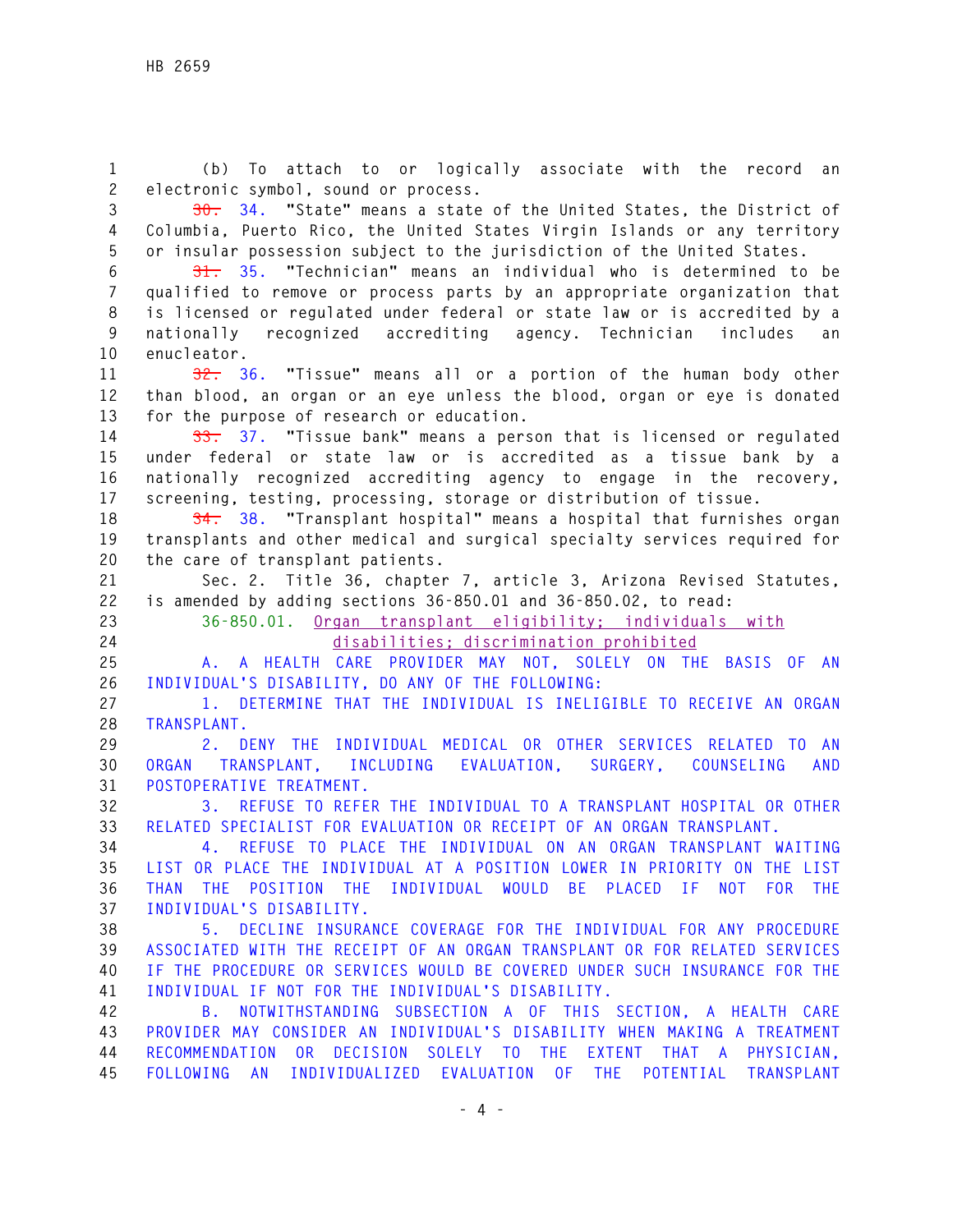**1 RECIPIENT, DETERMINES THAT THE DISABILITY IS MEDICALLY SIGNIFICANT TO THE 2 ORGAN TRANSPLANT. THIS SUBSECTION DOES NOT REQUIRE A REFERRAL OR 3 RECOMMENDATION FOR, OR THE PERFORMANCE OF, A MEDICALLY INAPPROPRIATE ORGAN 4 TRANSPLANT.** 

**5 C. A HEALTH CARE PROVIDER MAY NOT CONSIDER AN INDIVIDUAL'S 6 INABILITY TO INDEPENDENTLY COMPLY WITH POSTTRANSPLANT MEDICAL REQUIREMENTS 7 AS MEDICALLY SIGNIFICANT FOR THE PURPOSES OF SUBSECTION B OF THIS SECTION 8 IF THE INDIVIDUAL HAS A KNOWN DISABILITY AND THE NECESSARY SUPPORT SYSTEM 9 TO ASSIST THE INDIVIDUAL IN REASONABLY COMPLYING WITH THE REQUIREMENTS.**

**10 D. A HEALTH CARE FACILITY SHALL MAKE REASONABLE MODIFICATIONS IN 11 ITS POLICIES, PRACTICES OR PROCEDURES AS NECESSARY TO ALLOW INDIVIDUALS 12 WITH A DISABILITY ACCESS TO ORGAN TRANSPLANT-RELATED SERVICES, INCLUDING 13 TRANSPLANT-RELATED COUNSELING, INFORMATION OR TREATMENT, UNLESS THE HEALTH 14 CARE FACILITY CAN DEMONSTRATE THAT MAKING THE MODIFICATIONS WOULD 15 FUNDAMENTALLY ALTER THE NATURE OF THE SERVICES OR WOULD IMPOSE AN UNDUE 16 HARDSHIP ON THE HEALTH CARE FACILITY. REASONABLE MODIFICATIONS IN 17 POLICIES, PRACTICES AND PROCEDURES MAY INCLUDE:** 

**18 1. COMMUNICATING WITH PERSONS SUPPORTING OR ASSISTING WITH THE 19 INDIVIDUAL'S POSTSURGICAL AND POSTTRANSPLANT CARE, INCLUDING MEDICATION. 20 2. CONSIDERING THE SUPPORT AVAILABLE TO THE INDIVIDUAL IN** 

**21 DETERMINING WHETHER THE INDIVIDUAL IS ABLE TO REASONABLY COMPLY WITH 22 POSTTRANSPLANT MEDICAL REQUIREMENTS, INCLUDING SUPPORT PROVIDED BY ANY OF 23 THE FOLLOWING:** 

**24 (a) FAMILY.** 

**25 (b) FRIENDS.** 

**26 (c) HOME AND COMMUNITY-BASED SERVICES, INCLUDING HOME AND 27 COMMUNITY-BASED SERVICES FUNDED BY ANY OF THE FOLLOWING:** 

**28 (i) MEDICAID.** 

**29 (ii) MEDICARE.** 

**30 (iii) A HEALTH PLAN IN WHICH THE INDIVIDUAL IS ENROLLED.** 

**31 (iv) ANY OTHER PROGRAM OR SOURCE OF FUNDING AVAILABLE TO THE 32 INDIVIDUAL.** 

**33 E. A HEALTH CARE PROVIDER SHALL MAKE REASONABLE EFFORTS TO COMPLY 34 WITH THE POLICIES, PRACTICES AND PROCEDURES, AS APPLICABLE, DEVELOPED BY A 35 HEALTH CARE FACILITY UNDER SUBSECTION D OF THIS SECTION AS NECESSARY TO 36 ALLOW AN INDIVIDUAL WITH A KNOWN DISABILITY ACCESS TO ORGAN 37 TRANSPLANT-RELATED SERVICES, INCLUDING TRANSPLANT-RELATED COUNSELING, 38 INFORMATION OR TREATMENT, UNLESS THE HEALTH CARE PROVIDER CAN DEMONSTRATE 39 THAT COMPLIANCE WOULD FUNDAMENTALLY ALTER THE NATURE OF THE SERVICES OR 40 WOULD IMPOSE AN UNDUE HARDSHIP ON THE HEALTH CARE PROVIDER.** 

**41 F. A HEALTH CARE PROVIDER SHALL MAKE REASONABLE EFFORTS TO PROVIDE 42 AUXILIARY AIDS AND SERVICES TO AN INDIVIDUAL WITH A KNOWN DISABILITY 43 SEEKING ORGAN TRANSPLANT-RELATED SERVICES, INCLUDING ORGAN 44 TRANSPLANT-RELATED COUNSELING, INFORMATION OR TREATMENT, AS NECESSARY TO 45 ALLOW THE INDIVIDUAL ACCESS TO THOSE SERVICES, UNLESS THE HEALTH CARE**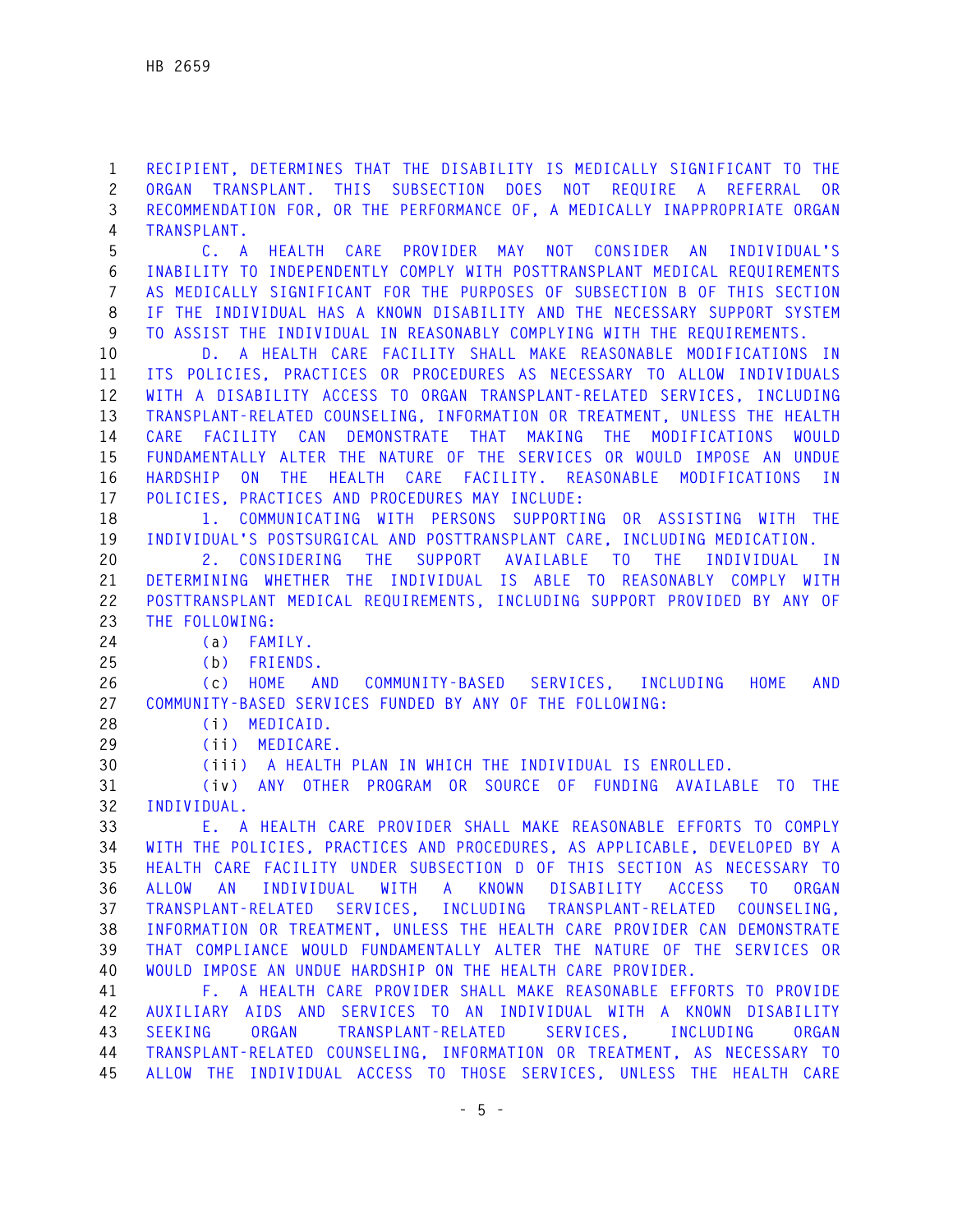**1 PROVIDER CAN DEMONSTRATE THAT PROVIDING THE TRANSPLANT-RELATED SERVICES 2 WITH AUXILIARY AIDS AND SERVICES WOULD FUNDAMENTALLY ALTER THE 3 TRANSPLANT-RELATED SERVICES PROVIDED OR WOULD IMPOSE AN UNDUE HARDSHIP ON 4 THE HEALTH CARE PROVIDER.** 

**5 G. A HEALTH CARE PROVIDER SHALL COMPLY WITH THE REQUIREMENTS OF THE 6 AMERICANS WITH DISABILITIES ACT OF 1990 (42 UNITED STATES CODE SECTIONS 7 12101 THROUGH 12213) TO THE EXTENT THAT ACT APPLIES TO THE HEALTH CARE 8 PROVIDER. THIS SUBSECTION DOES NOT REQUIRE A HEALTH CARE PROVIDER TO 9 COMPLY WITH THAT ACT IF THE ACT DOES NOT OTHERWISE REQUIRE COMPLIANCE BY 10 THE HEALTH CARE PROVIDER.** 

- **11 H. THIS SECTION APPLIES TO EACH STAGE OF THE ORGAN TRANSPLANT 12 PROCESS AND RELATED SERVICES TO AN ORGAN TRANSPLANT, INCLUDING ALL OF THE 13 FOLLOWING:**
- **14 1. EVALUATION.**
- **15 2. COUNSELING.**
- **16 3. TREATMENT, INCLUDING POSTOPERATIVE TREATMENT AND CARE.**
- **17 4. PROVIDING INFORMATION.**
- **18 5. ANY OTHER SERVICE RECOMMENDED OR REQUIRED BY A PHYSICIAN.**

**19 I. A VIOLATION OF THIS SECTION BY A HEALTH CARE PROVIDER IS GROUNDS 20 FOR DISCIPLINARY ACTION BY THE REGULATORY AGENCY OR BOARD THAT ISSUED THE 21 LICENSE, CERTIFICATE OR OTHER AUTHORITY TO THE HEALTH CARE PROVIDER. 22 BEFORE A REGULATORY AGENCY OR BOARD MAY TAKE DISCIPLINARY ACTION AGAINST A 23 HEALTH CARE PROVIDER FOR A VIOLATION, THE APPLICABLE REGULATORY AGENCY OR 24 BOARD SHALL BOTH:** 

**25 1. NOTIFY THE HEALTH CARE PROVIDER OF THE AGENCY'S OR BOARD'S 26 FINDING THAT THE HEALTH CARE PROVIDER VIOLATED OR IS VIOLATING THIS 27 SECTION OR A RULE ADOPTED PURSUANT TO THIS SECTION.** 

**28 2. PROVIDE THE HEALTH CARE PROVIDER WITH AN OPPORTUNITY TO CORRECT 29 THE VIOLATION WITHOUT PENALTY OR REPRIMAND.** 

**30 J. A PHYSICIAN WHO IN GOOD FAITH DETERMINES THAT AN INDIVIDUAL'S 31 DISABILITY IS MEDICALLY SIGNIFICANT, AS DESCRIBED IN SUBSECTION B OF THIS 32 SECTION, TO THE ORGAN TRANSPLANT DOES NOT VIOLATE THIS SECTION.** 

**33 K. A HEALTH CARE PROVIDER WHO IN GOOD FAITH MAKES A TREATMENT 34 RECOMMENDATION OR DECISION ON THE BASIS OF A PHYSICIAN'S DETERMINATION 35 THAT AN INDIVIDUAL'S DISABILITY IS MEDICALLY SIGNIFICANT, AS DESCRIBED IN 36 SUBSECTION B OF THIS SECTION, TO THE ORGAN TRANSPLANT DOES NOT VIOLATE 37 THIS SECTION.** 

## **38 36-850.02. Organ transplant; discrimination; violation; civil 39 action**

**40 A. IF AN INDIVIDUAL BELIEVES THAT A HEALTH CARE PROVIDER OR HEALTH 41 CARE FACILITY HAS VIOLATED OR IS VIOLATING SECTION 36-850.01, THE AFFECTED 42 INDIVIDUAL MAY COMMENCE A CIVIL ACTION FOR INJUNCTIVE AND OTHER EQUITABLE 43 RELIEF AGAINST THE HEALTH CARE PROVIDER OR HEALTH CARE FACILITY FOR THE 44 PURPOSES OF ENFORCING COMPLIANCE WITH THAT SECTION. THE ACTION MAY BE**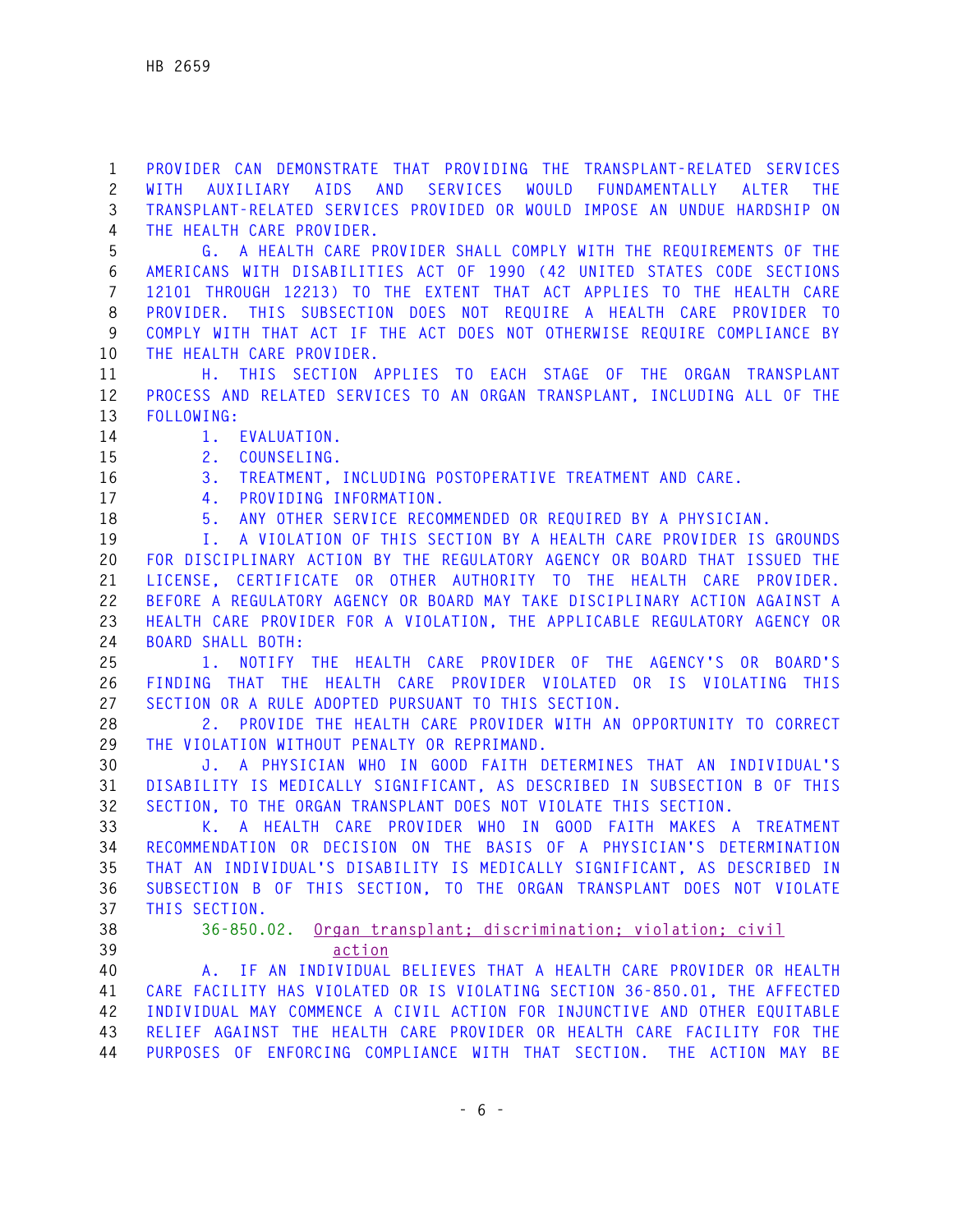**1 BROUGHT IN THE SUPERIOR COURT IN THE COUNTY WHERE THE AFFECTED INDIVIDUAL 2 RESIDES OR RESIDED OR WAS DENIED THE ORGAN TRANSPLANT OR REFERRAL. 3 B. IN AN ACTION BROUGHT UNDER THIS SECTION, THE COURT SHALL GIVE 4 THE ACTION PRIORITY ON ITS DOCKET AND EXPEDITED REVIEW, AND MAY GRANT 5 INJUNCTIVE OR OTHER EQUITABLE RELIEF, INCLUDING ANY OF THE FOLLOWING: 6 1. REQUIRING AUXILIARY AIDS OR SERVICES TO BE MADE AVAILABLE FOR A 7 QUALIFIED RECIPIENT. 8 2. REQUIRING THE MODIFICATION OF A POLICY, PRACTICE OR PROCEDURE OF 9 THE HEALTH CARE PROVIDER OR HEALTH CARE FACILITY. 10 3. REQUIRING THAT HEALTH CARE FACILITIES BE MADE READILY ACCESSIBLE 11 TO AND USABLE BY A QUALIFIED RECIPIENT. 12 C. THIS SECTION DOES NOT LIMIT OR REPLACE AVAILABLE REMEDIES UNDER 13 THE AMERICANS WITH DISABILITIES ACT OF 1990, AS AMENDED (42 UNITED STATES 14 CODE SECTIONS 12101 THROUGH 12213), OR ANY OTHER APPLICABLE LAW. 15 D. THIS SECTION DOES NOT CREATE A RIGHT TO COMPENSATORY OR PUNITIVE 16 DAMAGES AGAINST A HEALTH CARE PROVIDER OR HEALTH CARE FACILITY. 17 Sec. 3. Section 36-851.01, Arizona Revised Statutes, is amended to 18 read: 19 36-851.01. Procurement organizations; licensure; renewal; 20 fees; penalties; exceptions 21 A. A person may not act as a procurement organization in this state 22 unless the person is licensed by the department of health services as a 23 procurement organization. The person shall apply in writing to the 24 director of the department on a form specified by the director, shall 25 include all information requested in the application and shall pay the 26 fees prescribed by the director. 27 B. The director shall grant a procurement organization license to a 28 person if the organization either is accredited by a nationally recognized 29 accrediting agency that is approved by the department of health services 30 and maintains full accreditation with the accrediting agency or meets the 31 requirements prescribed in section 36-851.03 and the rules adopted by the 32 department. 33 C. A license under this section is valid for two years and must be 34 renewed every two years. A person shall file an application for renewal 35 at least thirty days before the expiration of the current license. 36 D. Each procurement organization applying for licensure or license 37 renewal under this section shall pay all applicable fees as prescribed by 38 the director. All fees collected pursuant to this section for the 39 licensure and license renewal of procurement organizations shall be 40 deposited in the health services licensing fund established by section 41 36-414. 42 E. The director may sanction, impose civil penalties on or, 43 pursuant to title 41, chapter 6, article 10, suspend or revoke, in whole** 

**44 or in part, the license of any procurement organization if any person who 45 is an owner, officer, agent or employee of the procurement organization is**